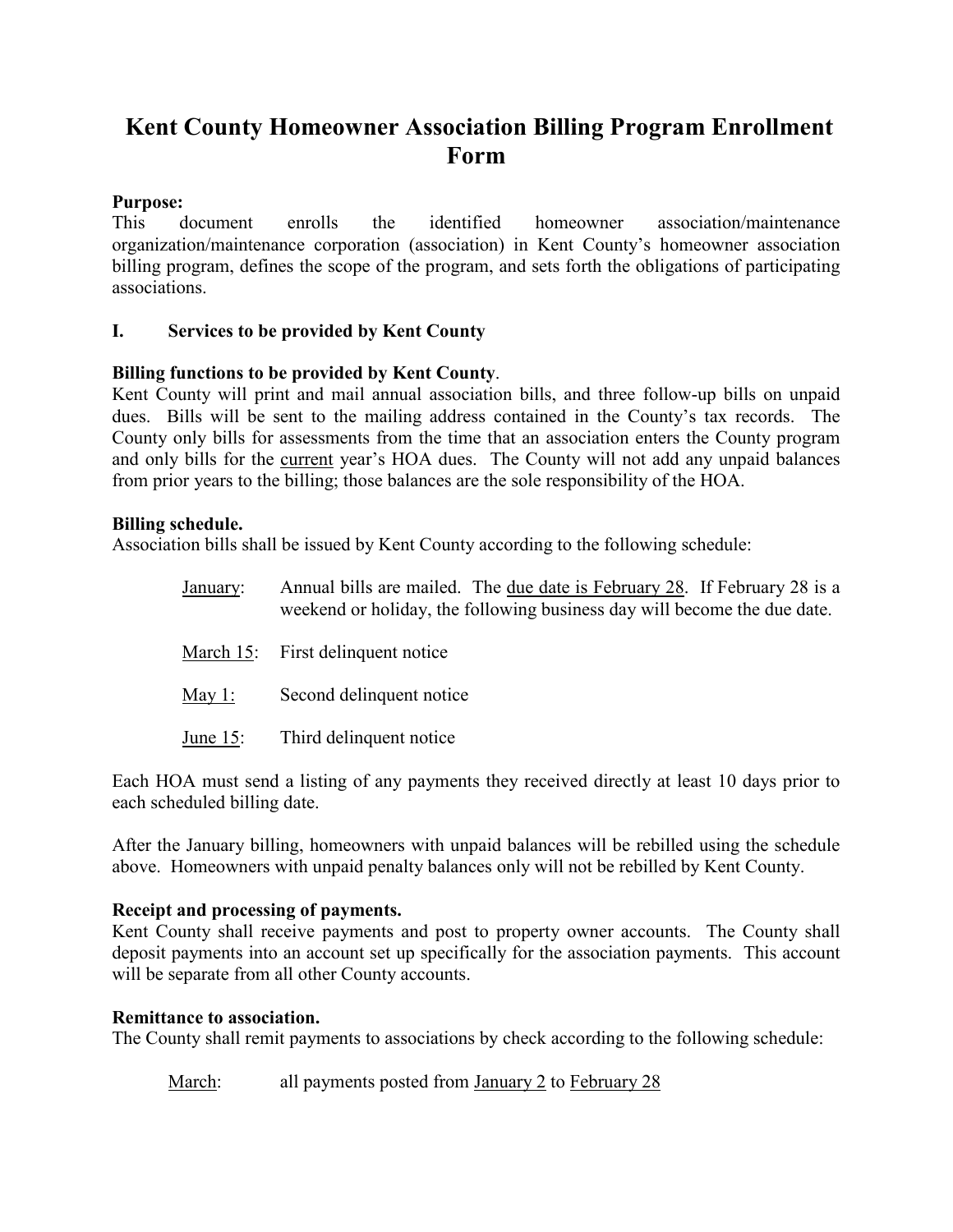| April:     | all payments posted from March 1 to March 31         |
|------------|------------------------------------------------------|
| May:       | all payments posted from April 1 to April 30         |
| June:      | all payments posted from May 1 to May 31             |
| July:      | all payments posted from June 1 to June 30           |
| August     | all payments posted from July 1 to July 31           |
| September: | all payments posted from August 1 to August 31       |
| October:   | all payments posted from September 1 to September 30 |
| November:  | all payments posted from October 1 to October 31     |
| December:  | all payments posted from November 1 to November 30   |

The HOA will be charged a \$30 fee for any checks returned unpaid for any reason (such as, but not limited to NSF, stop payment, refer to maker). The fee and amount of the check will be deducted from the next HOA remittance. If no remittance is available, the HOA will reimburse the County within 10 days of being notified a check has been returned.

Check payments will be mailed by Kent County no later than the last day of the listed months. Check payments will be accompanied by a report that details payment information by tax parcel number. Associations may request a report detailing unpaid accounts on a periodic basis through the County contact.

# **Penalty on unpaid balance**.

Penalty will be applied to unpaid balances the first of every month according to the formula supplied by the association.

The County may not post every payment received on the last day of the month by the end of business on that day. The Finance Department will calculate and post penalty after it has posted all "on-time" payments for that month. Penalty will be due after the first of the month even if it has not been added to the account yet.

# **Adjustments and corrections.**

Kent County will only adjust accounts to correct an error by the County. It will not make other adjustments without written authorization from the association.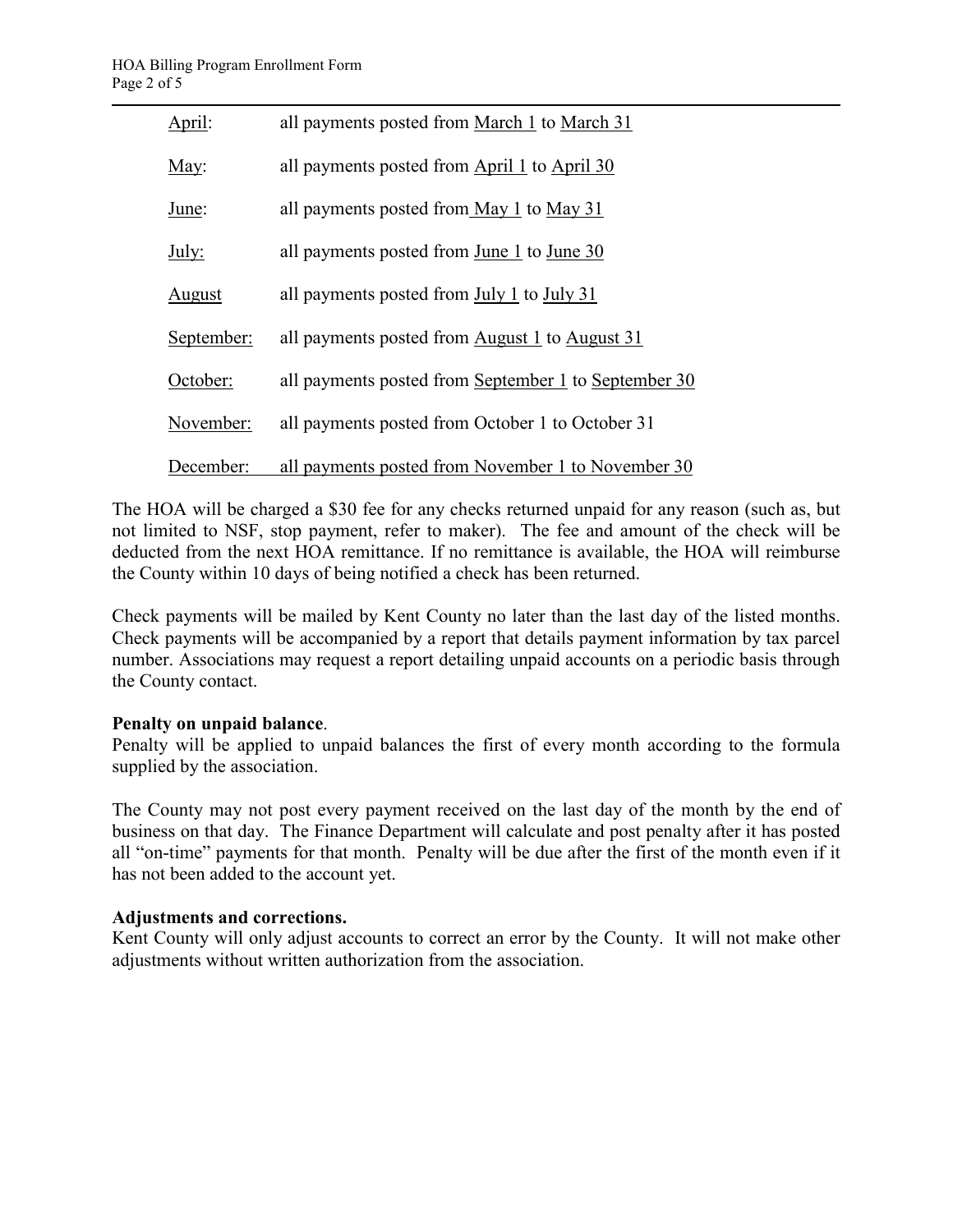# **II. Cost for Kent County Services.**

## **Per parcel fee.**

Kent County shall charge participating associations an annual per parcel fee to cover all costs associated with the billing program. The program is designed to be self sustaining and shall not be funded by Kent County taxpayers.

Kent County will set the annual "per parcel" fee for the following calendar year by June 1 of each year. Every association will pay this fee multiplied by the number of parcels to be billed by the County.

# **Deduction by Kent County.**

The total annual fee  $[(\text{county "per parcel" fee}) \times (\# of parcels)]$  will be deducted by Kent County prior to the County's transmittal of the March remittance. If the March remittance is insufficient to cover the annual fee, the remainder will be deducted from the April remittance.

#### **2022 per parcel fee**

The per parcel fee for 2021 shall be \$13.00.

# **III. Obligation of the Association.**

The association must meet all obligations listed below. If it does not, it may be removed from the program.

#### **Due Dates for enrollment forms.**

This enrollment form must be completed and received by Kent County as follows:

**Associations that have not previously participated in this program must submit this form by October 15, 2021.**

**Associations that already participate in this program must submit this form by** November 16, 2021 .

# **Signature of authorized members of the association.**

This enrollment form must be signed by the President or other authorized members of the association. Every requested item must be completed.

# **County contact.**

The association must supply the name and contact information of the designated contact person. The County will direct all correspondence, including the periodic payments to the contact person. It is the contact person's responsibility to notify the county immediately if the contact or any of the contact's information changes.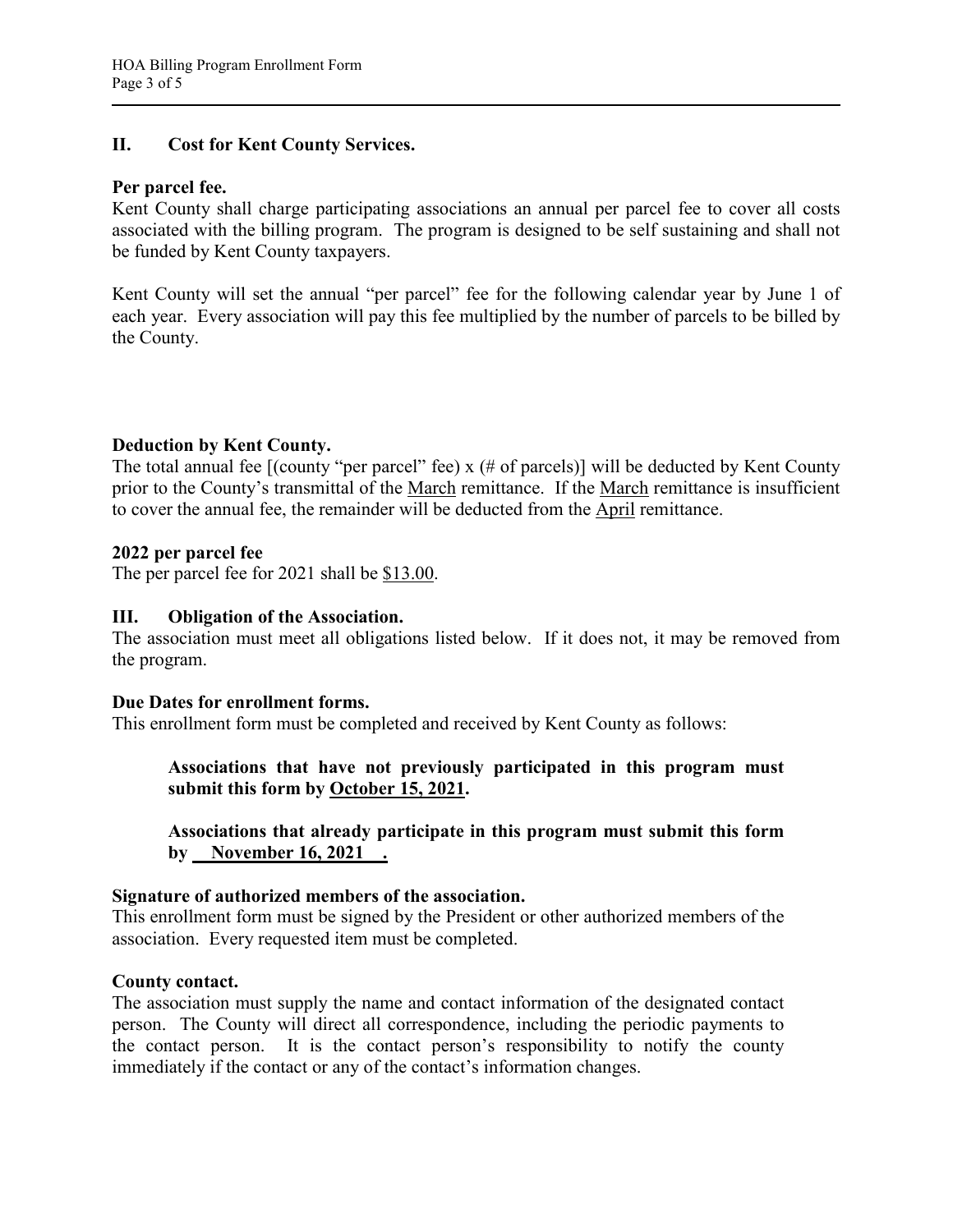## **Compliance with State Law and County regulations.**

The association bears the responsibility for ensuring that all charges for services included in the annual maintenance corporation assessment are consistent with all applicable State and County Codes.

## **Collection activity.**

Any collections action is the sole obligation of the association. Kent County will not undertake any collections activity for unpaid balances, other than sending three delinquent notices as listed above in the County services section. Kent County will not add any "other" charges to the customer's assessment bill. This includes but is not limited to any charges incurred by the association for any collection activity. As stated in Section I, the county will not add any unpaid assessment balances that reside on any parcels when the subdivision first enters the county program. It is the responsibility of the association to bill and collect any such amounts.

#### **Disputes.**

The association must resolve any disputes about penalty charges or annual billing amounts. Inquiries received by Kent County will be directed to the association contact.

#### **Penalty adjustments.**

If the association agrees to adjust penalty for a customer, it must send this instruction to the County in writing.

#### **Annual renewal.**

Kent County will mail the agreement to the contact person identified by the association in August of each year. Participating associations must submit an annual renewal form by November 15 of each year. If November 15 is a weekend or holiday, the form shall be due by the next business day.

All questions and concerns should be directed to the Kent County Department of Planning Services at (302)744-2471.